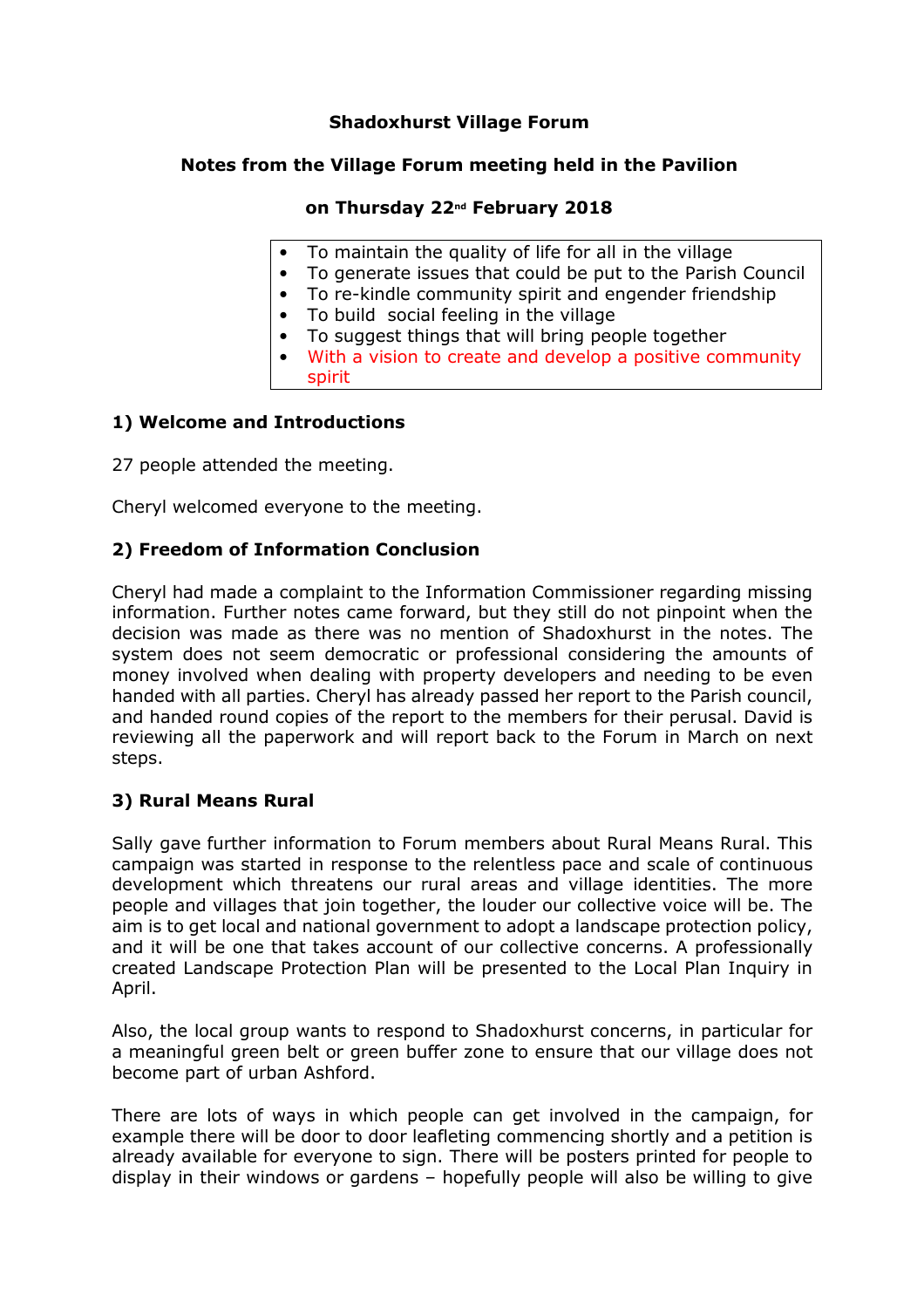a donation towards the cost of the signs. Please let Lorraine or Sally know if you are willing and able to volunteer.

Will was thanked for his work creating ideas for posters, banners and stickers, as was Tony for his map which is most informative in that it shows all developments together. The map will be available to view at the forthcoming RMR Open Day. The Action Group will look to use Nick Green's beautiful photographs of the wildlife that is abundant in the village. The open day will be held at the village hall on  $17<sup>th</sup>$  March, 10.30am - 12.30, to give lots of information and raise awareness. PLEASE COME ALONG!

It was agreed, by majority vote, to use seed funding from our Forum funds of up to £450 for RMR campaign stationery, posters, banners, car stickers etc. If we receive any donations then we may not need to use all of this amount of money.

It was also agreed, by majority vote, to give a donation of  $E300$  as a one off payment from Forum funds towards the £3000 needed by RMR towards the cost of the Planning advisor at the Inquiry.

David agreed to coordinate village speakers for the Inquiry.

#### **4) Minutes from the Forum 11th December 2017**

The minutes were agreed.

#### **5) Matters Arising**

# **5.1) Parish Council News**

The Parish Council has put in objections to the Local Plan and will speak at the Inquiry. The Local Plan examination begins on the  $11<sup>th</sup>$  April and lasts for 7 weeks, however they have scheduled 14 days, so it would appear it is two days a week.

The Parish Council have made objections to the proposed development off Farley Close. These comments are in the public domain. There is still time for you to comment – the deadline is Friday 2/3/18

There are currently 2 public rights of way on the King's Head pub field. One is going to be diverted to the eastern boundary, Pentland Homes propose that the other footpath goes along pavements. They've promised an (unofficial) route into Nairne Close to replace the one that was there. SPC, the Ramblers, the Forum were originally consulted and we agreed that the western footpath be diverted around the western edge of the development, Kent County Council would not support this and went with Pentland's design. The Order to alter the two has been published and the deadline is until 23rd March to make any comments to Kent County Council. Objections will be heard by the Secretary of State.

The Parish Council has asked for more information about Pentland's proposal to site 2 LPG tanks on the site's green space.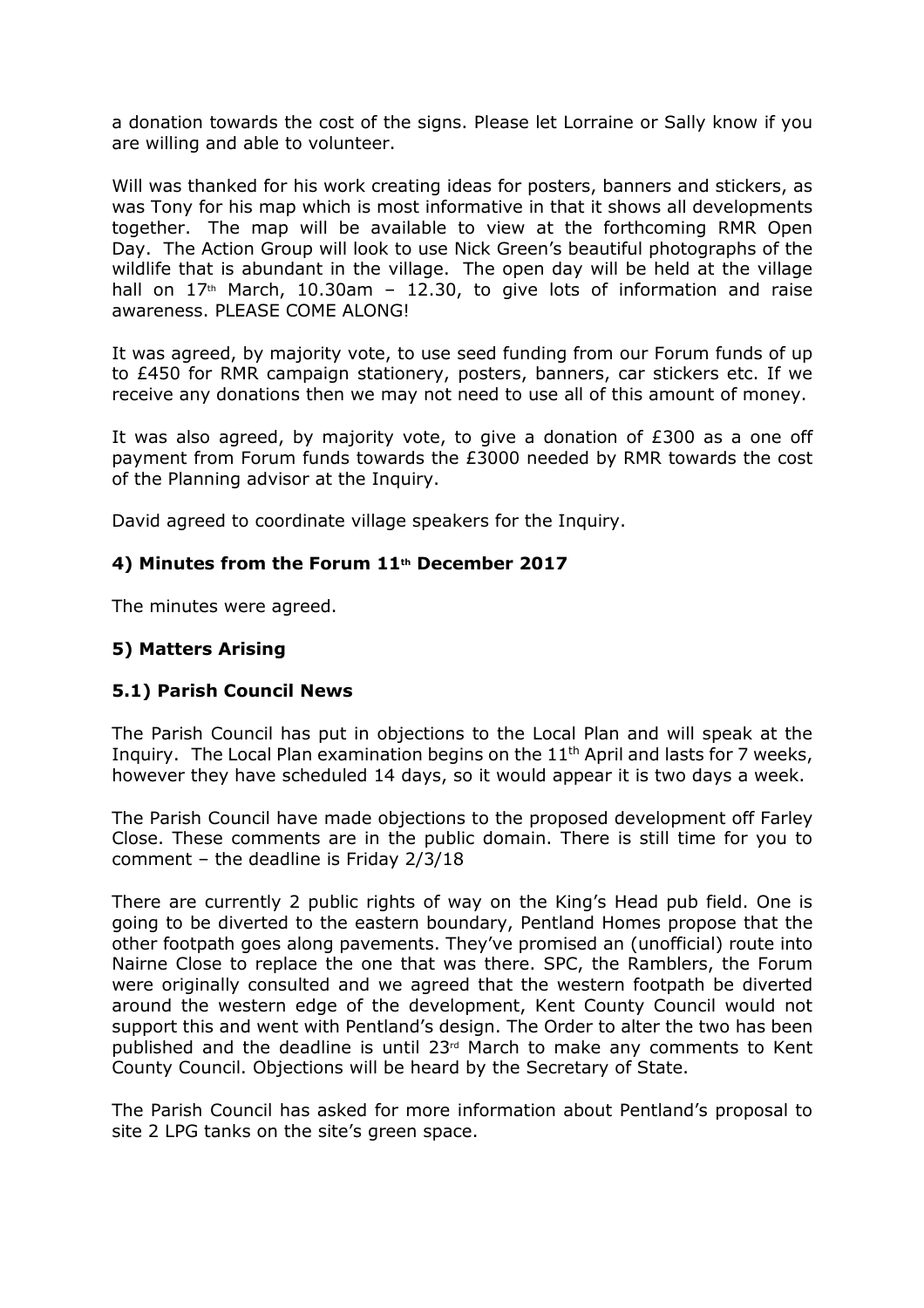The Parish council has an advisory group currently looking at drainage issues in the village and feeding back to planning on the application sites. The council would also like to set up a little group to review the village conservation area – please let David know if you are interested.

We hope you like the new look village newsletter – but we need some more money to be able to continue. Our borough councillors will be asked if they can help. Do you think we should include advertising to help pay for it? Let us know your thoughts. A special thank you to all our volunteers who deliver the newsletter.

# **5.2) Superfast Broadband**

Carol gave an update. The good news is that Shadoxhurst will get 100% coverage. The bad news, as you know, is that a mixture of engineering problems, data errors, processing delays and ISPs being unwilling to pay for their share of the infrastructure, have all led to huge delays in superfast broadband being available in our village. The ongoing works have also slowed down the existing poor service.

Some local cabinets are now live and available for service, others are still ongoing. You're not always connected to your nearest cabinet, so if you're unsure which cabinet you're on, but you have a BT phone line, put your details on www.dslchecker.bt.com and it will tell you, it will also give an indication of the broadband speed available.

If your cabinet is live, but your internet service provider tells you that you can't have a service, this may be incorrect for a whole number of reasons. If you email the broadband team at broadband@kent.gov.uk they will be able to find out what the problem is.

# **5.3) Speed Limit**

The village speed limit will change (reduce) shortly – this is likely to be April at the earliest. The Parish council hope to invest in some speed check equipment. They are also investigating 'Lorry watch'.

# **6) Upcoming Events**

# **6.1) Murder Mystery**

Back by popular demand - Murder Mystery Evening 'A Blow to the Head' on 28th April. £10 per person including fish and chip supper. Book early, tickets from Lis on 732901.

# **6.2) Showcasing for Business**

Only one response so far for the Showcasing for local business event scheduled for 21 April at the village hall. If you know anyone who may be interested please ask them to contact Cheryl on 733124. We may have to cancel if there's no interest.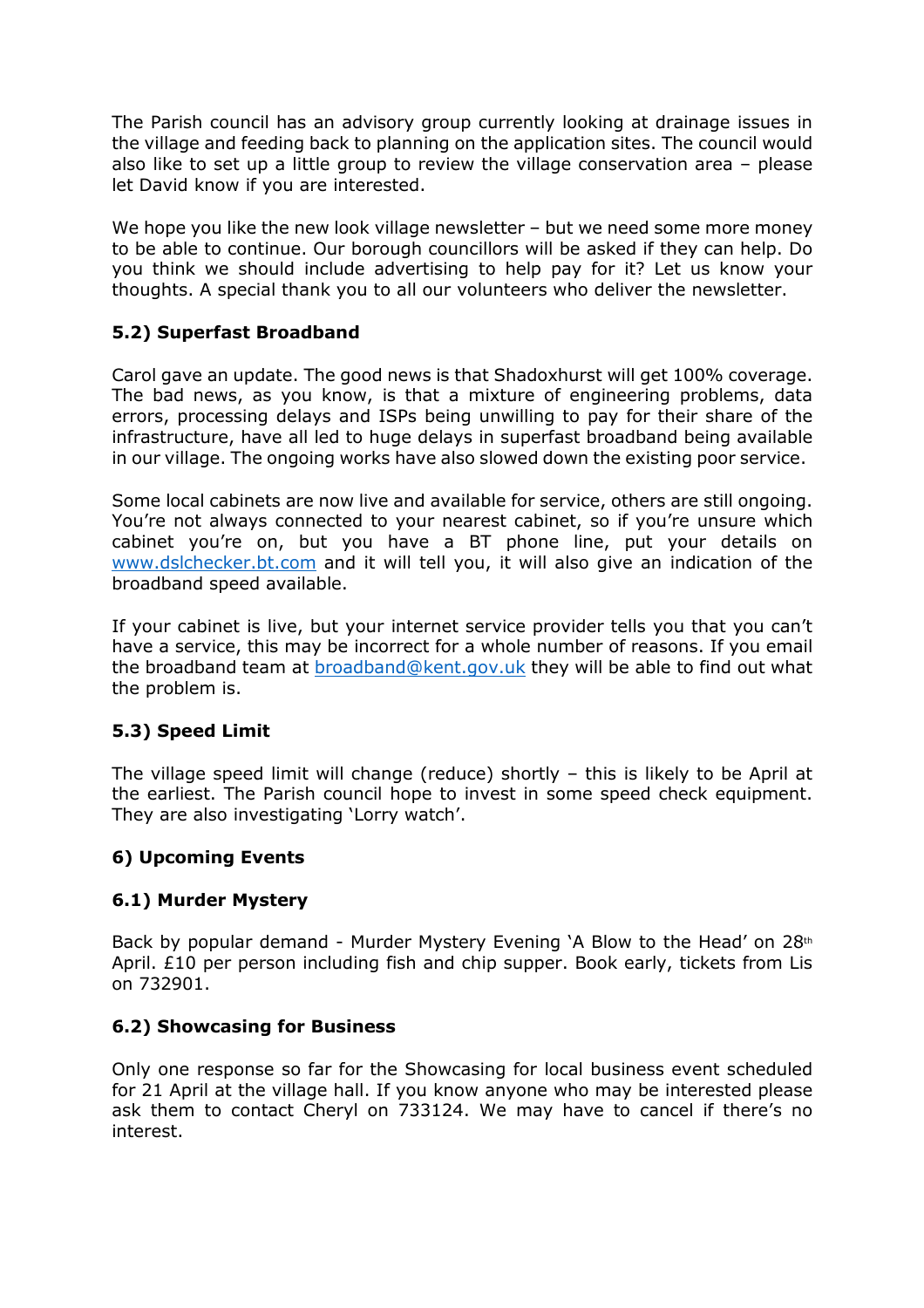## **6.3) Village Fete**

The Village fete is scheduled for Sunday  $30<sup>th</sup>$  September this year. The fete committee is already busy planning and we'll need volunteers for the event – the more the merrier! Please contact Ian or Carol on 732084 if you can help.

## **6.4) Matter of Life & Death Cafe**

David plans to run a 'Matter of Life and Death' café sometime during the week of May  $14<sup>th</sup>$  (which is 'Dying Awareness Week) at the Pavilion. Anyone who is interested can come along and will receive a warm welcome, details will be in the next newsletter.

# **6.5) Scouts BBQ**

Simon is planning a BBQ that the whole village can attend to celebrate 50 years of Scouting in the village. All three sections will also take part in the Village Spring cleaning day.

## **6.6) Spring Cleaning day**

It's on  $24<sup>th</sup>$  March, meet at the Pavilion at 9.45am for 2 hours doing litter picking and other tidying. Please volunteer to help if you can. Contact David who is coordinating the event. The appropriate protective and safety reflective equipment and litter bags will be provided.

#### **6.7) Other Events**

Other possible events were mentioned, subject to there being enough interest and people being willing to step forward to help organise: children's Christmas party, under 14 years; New year's eve party for adults, and children over 7 years if accompanied; Homemade crafts auction; Table Top sale; Summer ploughman's lunch. Other suggestions were a Garage Safari, and it was suggested to liaise with Vanessa regarding the Children's Christmas party as she runs one for the football lads and Lasses.

A huge thanks to Karen and Ron for a very well organised and well run quiz night. £347.80 was raised, after expenses and prizes. Karen and Ron say they are willing to do another one. (thank you x).

# **7) Clubs**

#### **7.1) History Club**

The history club meets in the Pavilion at 10.30 am. Next meeting is Thursday  $8<sup>th</sup>$ March. No need to be a history expert! Everyone is most welcome.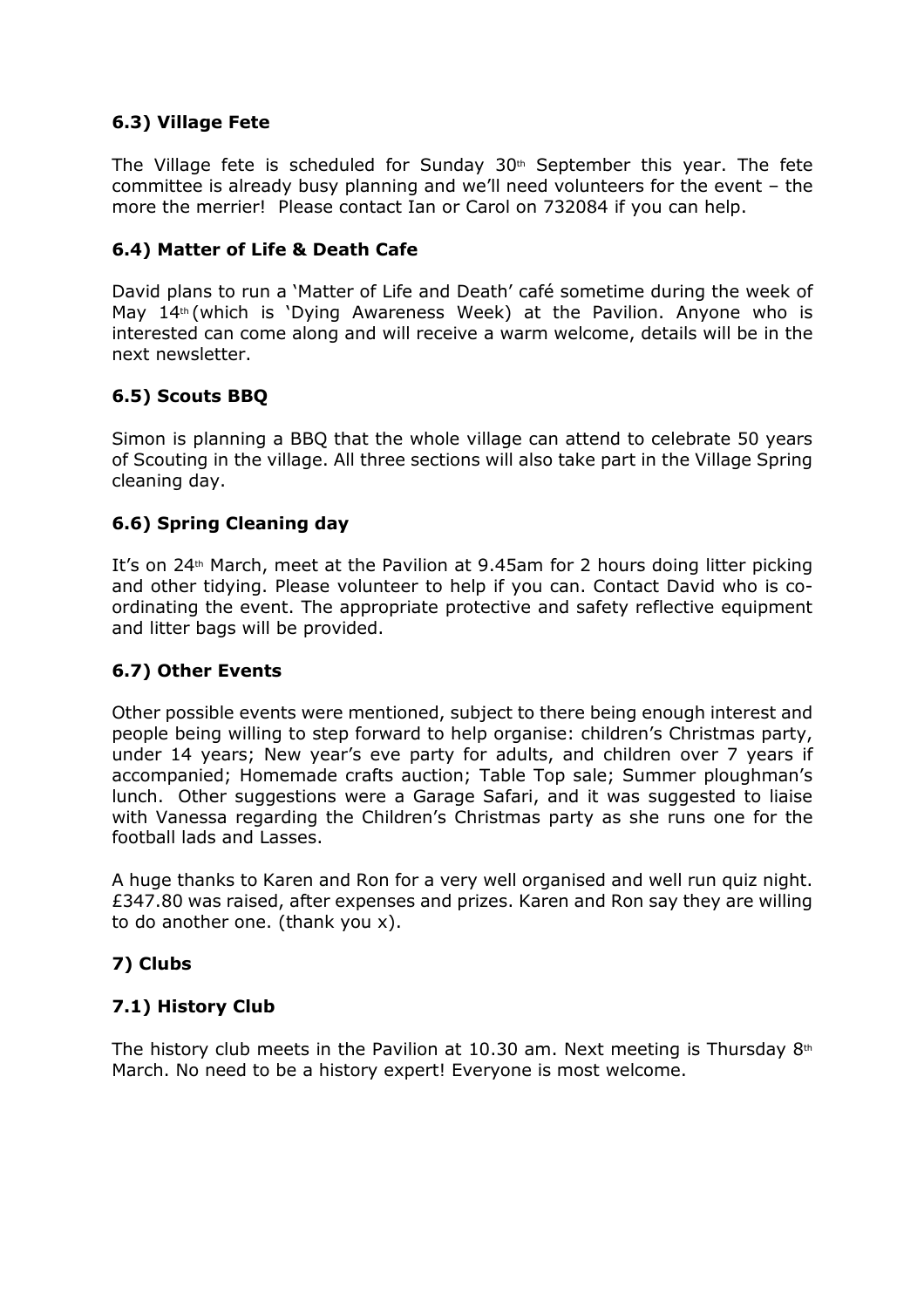# **7.2) Ark Drama**

Ark Drama meets at Kingsnorth Church. Their next production is 'Into the Woods' at the Tower theatre, Saturday June  $30<sup>th</sup>$ . Ark Drama will also be supporting the fete in September.

# **7.3) Wine Circle**

Next meeting 16<sup>th</sup> March at David's.

## **7.4 Sewing Club**

Next meetings are the  $15<sup>th</sup>$  and  $29<sup>th</sup>$  March. The meeting scheduled for  $1<sup>st</sup>$  March has been cancelled due to snow and ice.

## **7.5) Coffee club**

Every Tuesday 2pm – 4pm in the Pavilion, for coffee/tea, biscuits or cake. We may consider extending this to 4.30pm during the lighter summer months. Our numbers are growing with approximately 25-30 people. Everyone welcome.

## **8) Projector**

A new projector has been purchased – thanks to everyone who has helped to raise the money. It will definitely enhance our clubs and meetings (once we get the hang of it), and David used it to good effect to talk through the geography of the re-routing of the public rights of way near the pub.

#### **9) Bus Routes**

Cheryl had written to Cllr Balfour about local concerns regarding possible Kent County Council cuts to bus services. The council are still looking to make cuts, but these are nowhere near the amount of money previously proposed. No decisions have been made yet. The response from Cllr Balfour was read out, outlining that 3% of all services are loss making. KCC have included an apology for the alarm the previous announcement had caused. We will keep a close eye on this.

Carol explained that our 2A bus service is subsidised for every day of the week, but given that so many other services have much bigger subsidies than the 2A, we hope it will survive intact.

#### **10) Sign**

Our pub says that it could do with a 'caution lorries turning' sign for its loading area, for the safety of the public highway users. David will look into this. Perhaps this could be included when KCC are in the village signposting for the new speed limit?